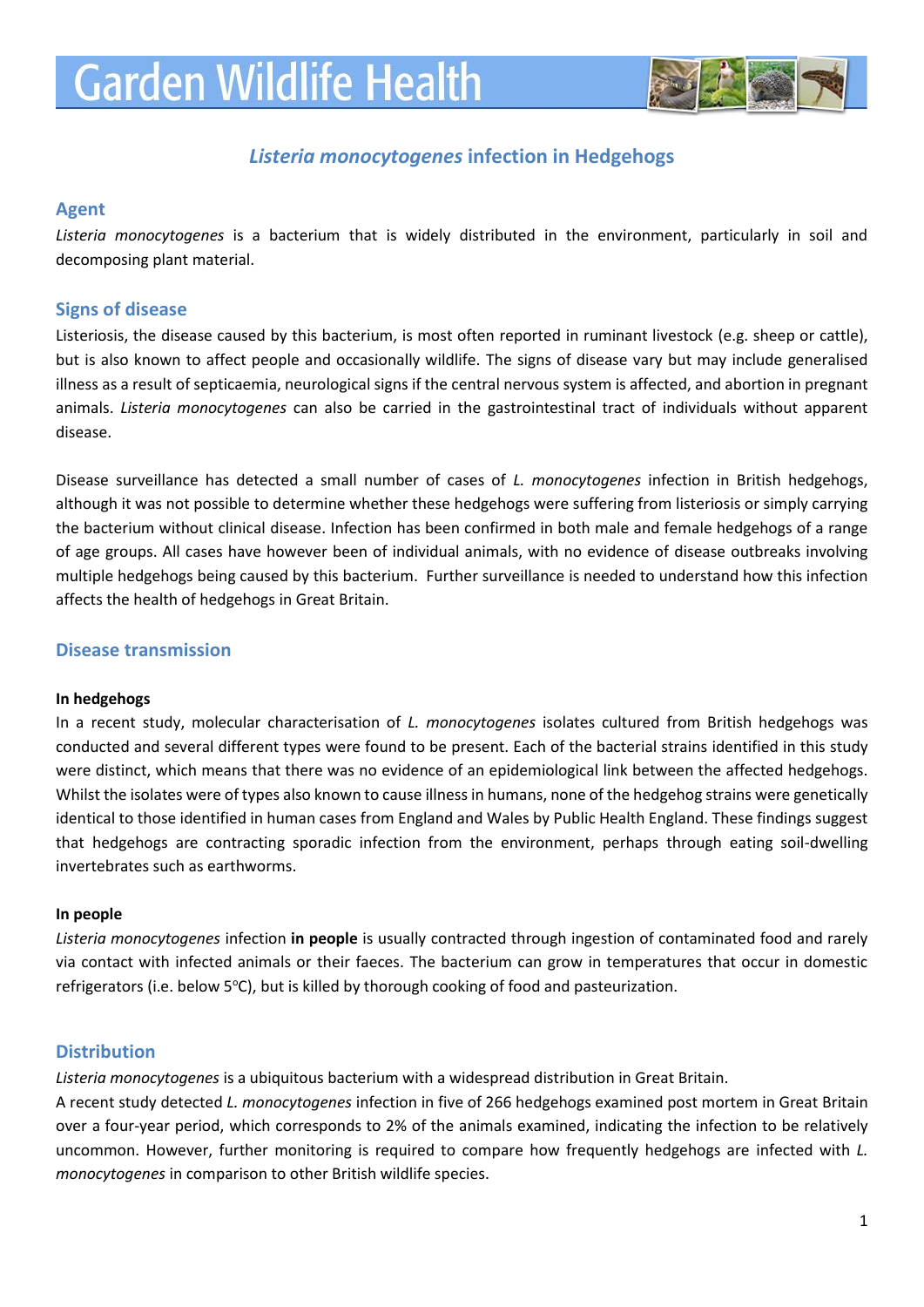# **Risk to human health**

In people, listeriosis is a rare but potentially life-threatening disease that typically affects pregnant women, neonates, and other immunocompromised individuals. Healthy adults are likely to experience only mild infection, causing flulike symptoms or gastroenteritis.

The disease is usually contracted through ingestion of contaminated food and rarely via contact with infected animals or their faeces.

Immunocompromised people and pregnant women should always take particular care when in contact with hedgehogs, as with all wild animals. The risk to immunocompetent people of contracting listeriosis from hedgehogs is considered very low to negligible.

### **Risk to domestic animal health**

A range of domestic animals are susceptible to listeriosis, although the infection and subsequent disease are rare. As with people, the disease is mainly contracted through ingestion of contaminated food, e.g. silage. Ruminant livestock are the species most frequently known to be affected.

### **Diagnosis**

Diagnosing *L. monocytogenes* infection or the disease listeriosis in hedgehogs requires specialist laboratory testing (e.g. microbiological culture and histological examination).

If you wish to report finding a dead hedgehog, or signs of illness in a hedgehog, please visit [www.gardenwildlifehealth.org.](http://www.gardenwildlifehealth.org/) Alternatively, if you have further queries or have no internet access, please call the **Garden Wildlife Health** vets on **0207 449 6685.**

#### **Control**

Whilst antibiotic medicines are available to treat domestic animals, effective and targeted dosing of free-living hedgehogs is not possible.

Suitable commercial products, such as disinfectants, should be used to clean and disinfect equipment and contaminated surfaces. When disinfectants are used, please follow the manufacturer's instructions.

While reporting sick animals to **Garden Wildlife Health** helps us to learn more about hedgehog health across Great Britain, we cannot advise on their treatment. If you find an unwell hedgehog, contact your nearest veterinary surgery or wildlife rehabilitation centre for further advice and use sensible hygiene precautions if handling of the animal is considered necessary (see *Prevention* below).

# **Prevention**

Although little can be done to prevent the infection of hedgehogs with *L. monocytogenes* in the wild, the disinfection of any bowls or plates used to feed wild hedgehogs should be routinely carried out as follows:

- Clean surfaces, bowls or plates using a suitable disinfectant (for example, a weak solution of domestic bleach (5% sodium hypochlorite) or other product following the manufacturer's instructions). Always rinse thoroughly and air-dry before re-use.
- Brushes and cleaning equipment should not be used for other purposes and should not be brought into the house, but be kept and used outside and away from food preparation areas.
- Wear rubber gloves and thoroughly wash hands and forearms afterwards with soap and water, especially before eating or drinking.